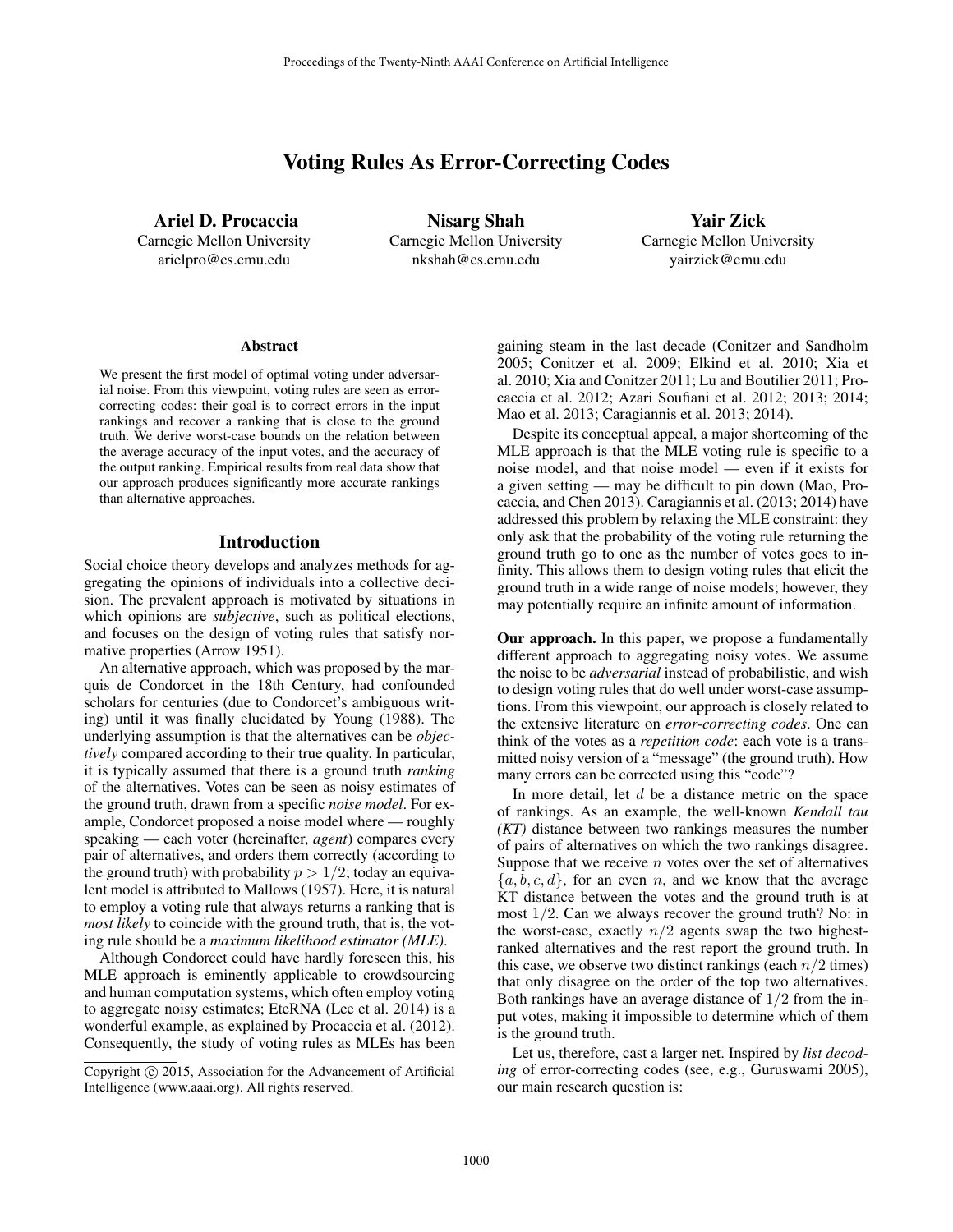*Fix a distance metric* d*. Suppose that we are given* n *noisy rankings, and that the average distance between these rankings and the ground truth is at most* t*. We wish to recover a ranking that is guaranteed to be at distance at most* k *from the ground truth. How small can* k *be, as a function of* n *and* t*?*

Our results. We observe that for any metric  $d$ , one can always recover a ranking that is at distance at most 2t from the ground truth, i.e.,  $k \leq 2t$ . Under an extremely mild assumption on the distance metric, we complement this result by proving a lower bound of (roughly)  $k \geq t$ . Next, we consider the four most popular distance metrics used in the social choice literature, and prove a tight lower bound of (roughly)  $k \geq 2t$  for each metric. This lower bound is our main theoretical result; the construction makes unexpected use of Fermat's Polygonal Number Theorem.

The worst-case optimal voting rule in our framework is defined with respect to a *known* upper bound t on the average distance between the given rankings and the ground truth. However, we show that the voting rule which returns the ranking minimizing the total distance from the given rankings — which has strong theoretical support in the literature — serves as an approximation to our worst-case optimal rule, irrespective of the value of  $t$ . We leverage this observation to provide theoretical performance guarantees for our rule in cases where the error bound  $t$  given to the rule is an underestimate or overestimate of the tightest upper bound.

Finally, we test our worst-case optimal voting rules against many well-established voting rules, on two realword datasets (Mao, Procaccia, and Chen 2013), and show that the worst-case optimal rules exhibit superior performance as long as the given error bound  $t$  is a reasonable overestimate of the tightest upper bound.

Related work. Our work is related to the extensive literature on error-correcting codes that use permutations (see, e.g., Barg and Mazumdar 2010, and the references therein), but differs in one crucial aspect. In designing error-correcting codes, the focus is on two choices: i) the *codewords*, a subset of rankings which represent the "possible ground truths", and ii) the *code*, which converts every codeword into the message to be sent. These choices are optimized to achieve the best tradeoff between the number of errors corrected and the rate of the code (efficiency), while allowing unique identification of the ground truth. In contrast, our setting has fixed choices: i) every ranking is a possible ground truth, and ii) in coding theory terms, our setting constrains us to the repetition code. Both restrictions (inevitable in our setting) lead to significant inefficiencies, as well as the impossibility of unique identification of the ground truth (as illustrated in the introduction). Our research question is reminiscent of coding theory settings where a bound on adversarial noise is given, and a code is chosen with the bound on the noise as an input to maximize efficiency (see, e.g., Haeupler 2014).

List decoding (see, e.g., Guruswami 2005) relaxes classic error correction by guaranteeing that the number of possible messages does not exceed a small quota; then, the decoder simply lists all possible messages. The motivation is that one can simply scan the list and find the correct message, as all

other messages on the list are likely to be gibberish. In the voting context, one cannot simply disregard some potential ground truths as nonsensical; we therefore select a ranking that is close to every possible ground truth.

A bit further afield, Procaccia et al. (2007) study a probabilistic noisy voting setting, and quantify the *robustness* of voting rules to random errors. Their results focus on the probability that the outcome would change, under a random transposition of two adjacent alternatives in a single vote from a submitted profile, in the *worst-case* over profiles. Their work is different from ours in many ways, but perhaps most importantly, they are interested in how frequently common voting rules make mistakes, whereas we are interested in the guarantees of *optimal* voting rules that *avoid* mistakes.

#### Preliminaries

Let A be the set of alternatives, and  $|A| = m$ . Let  $\mathcal{L}(A)$  be the set of rankings over A. A vote  $\sigma$  is a ranking in  $\mathcal{L}(A)$ , and a profile  $\pi \in \mathcal{L}(A)^n$  is a collection of n rankings. A *voting rule*  $f: \mathcal{L}(A)^n \to \mathcal{L}(A)$  maps every profile to a ranking.<sup>1</sup>

We assume that there exists an underlying ground truth ranking  $\sigma^* \in \mathcal{L}(A)$  of the alternatives, and the votes are noisy estimates of  $\sigma^*$ . We use a distance metric d over  $\mathcal{L}(A)$ to measure errors; the error of a vote  $\sigma$  with respect to  $\sigma^*$  is  $d(\sigma, \sigma^*)$ , and the average error of a profile  $\pi$  with respect to  $\sigma^*$  is  $d(\pi, \sigma^*) = (1/n) \cdot \sum_{\sigma \in \pi} d(\sigma, \sigma^*)$ . We consider four popular distance metrics over rankings in this paper.

- *The Kendall tau (KT) distance*, denoted  $d_{KT}$ , measures the number of pairs of alternatives over which two rankings disagree. Equivalently, it is also the minimum number of swaps of adjacent alternatives required to convert one ranking into another.
- *The (Spearman's) Footrule (FR) distance*, denoted  $d_{FR}$ , measures the total displacement of all alternatives between two rankings, i.e., the sum of the absolute differences between their positions in two rankings.
- *The Maximum Displacement (MD) distance*, denoted  $d_{MD}$ , measures the maximum of the displacements of all alternatives between two rankings.
- *The Cayley (CY) distance*, denoted  $d_{CY}$ , measures the minimum number of swaps (not necessarily of adjacent alternatives) required to convert one ranking into another.

All four metrics described above are *neutral*: A distance metric is called neutral if the distance between two rankings is independent of the labels of the alternatives; in other words, choosing a relabeling of the alternatives and applying it to two rankings keeps the distance between them invariant.

## Worst-Case Optimal Rules

Suppose we are given a profile  $\pi$  of n noisy rankings that are estimates of an underlying true ranking  $\sigma^*$ . In the absence of any additional information, any ranking could potentially be the true ranking. However, because essentially all crowdsourcing methods draw their power from the often-observed

<sup>1</sup>They are known as *social welfare functions*, which differ from *social choice functions* that choose a single winning alternative.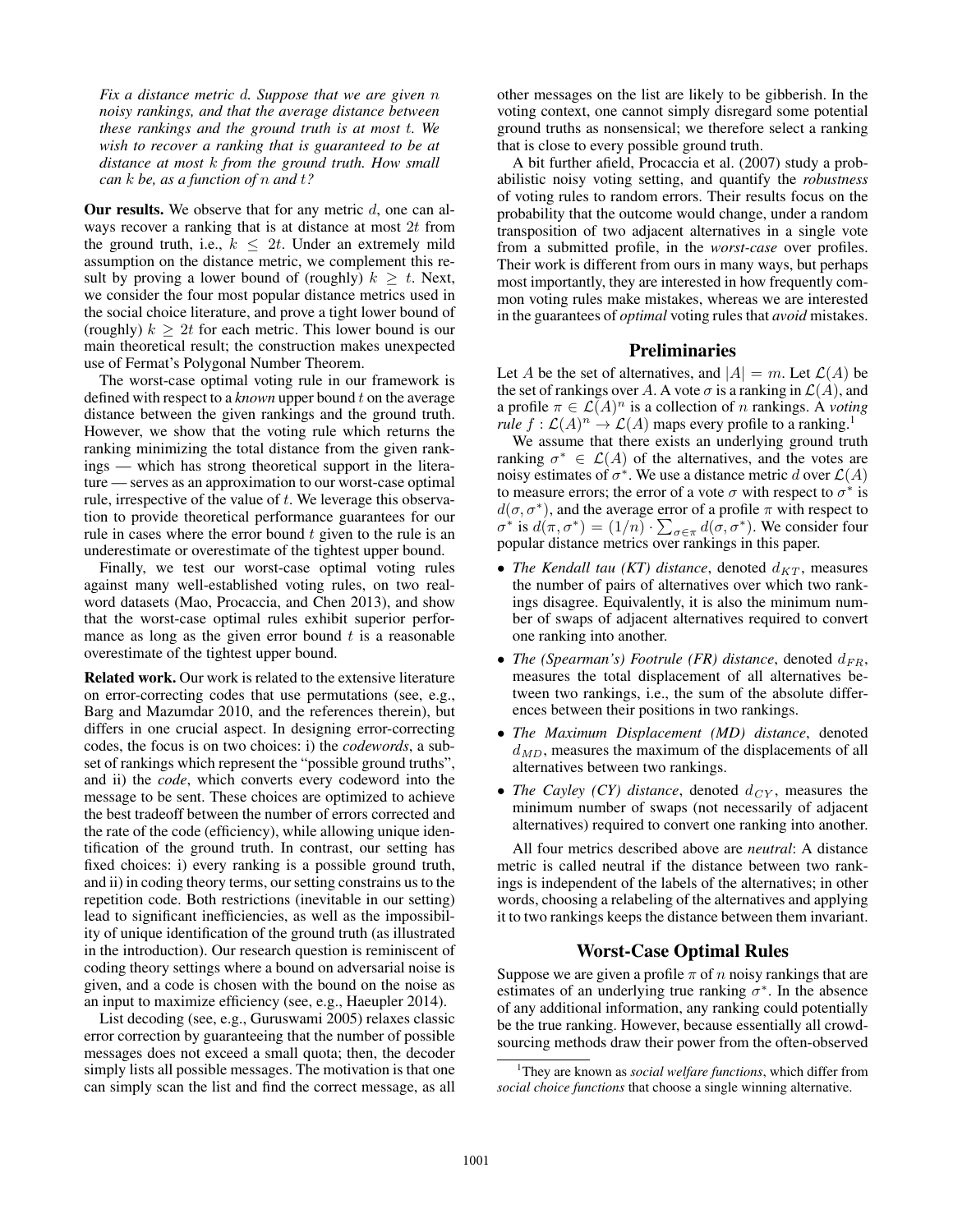fact that individual opinions are accurate on average, we can plausibly assume that while some agents may make many mistakes, the average error is fairly small. An upper bound on the average error may be inferred by observing the collected votes, or from historical data (but see the next section for the case where this bound is inaccurate).

Formally, suppose we are guaranteed that the average distance between the votes in  $\pi$  and the ground truth  $\sigma^*$  is *at most* t according to a metric d, i.e.,  $d(\pi, \sigma^*) \leq t$ . With this guarantee, the set of possible ground truths is given by the "ball" of radius t around  $\pi$ .

$$
\mathcal{B}_t^d(\pi) = \{ \sigma \in \mathcal{L}(A) \mid d(\pi, \sigma) \le t \}.
$$

Note that we have  $\sigma^* \in \mathcal{B}_t^d(\pi)$  given our assumption; hence,  $\mathcal{B}_t^d(\pi) \neq \emptyset$ . We wish to find a ranking that is as close to the ground truth as possible. Since our approach is worst case in nature, our goal is to find the ranking that minimizes the maximum distance from the possible ground truths in  $\mathcal{B}_t^d(\pi)$ . For a set of rankings  $S \subseteq \mathcal{L}(A)$ , let its *minimax ranking*, denoted MINIMAX<sup>d</sup>(S), be defined as follows.<sup>2</sup>

MINIMAX<sup>d</sup>(S) = arg min max 
$$
d(\sigma, \sigma')
$$
.  

$$
\sigma \in \mathcal{L}(A) \quad \sigma' \in S \quad d(\sigma, \sigma').
$$

Let the *minimax distance* of S, denoted  $k^d(S)$ , be the maximum distance of MINIMAX<sup>d</sup>(S) from the rankings in S according to d. Thus, given a profile  $\pi$  and the guarantee that  $d(\pi, \sigma^*) \leq t$ , the worst-case optimal voting rule OPT<sup>d</sup> returns the minimax ranking of the set of possible ground truths  $\mathcal{B}_t^d(\pi)$ . That is, for all profiles  $\pi \in \mathcal{L}(A)^n$  and  $t > 0$ ,

$$
OPTd(t, \pi) = MINIMAXd (\mathcal{B}_td(\pi)).
$$

Furthermore, the output ranking is guaranteed to be at distance at most  $k^d(\mathcal{B}_t^d(\pi))$  from the ground truth. We overload notation, and denote  $k^d(t, \pi) = k^d(\mathcal{B}_t^d(\pi))$ , and

$$
k^{d}(t) = \max_{\pi \in \mathcal{L}(A)^{n}} k^{d}(t, \pi).
$$

While  $k^d$  is explicitly a function of t, it is also implicitly a function of *n*. Hereinafter, we omit the superscript  $d$  whenever the metric is clear from context.

Let us illustrate our terminology with a simple example.

**Example 1.** Let  $A = \{a, b, c\}$ . We are given profile  $\pi$  consisting of 5 votes:  $\pi = \{2 \times (a \succ b \succ c), a \succ c \succ b, b \succ c\}$  $a \succ c, c \succ a \succ b$ .

The maximum distances between rankings in  $\mathcal{L}(A)$  allowed by  $d_{KT}$ ,  $d_{FR}$ ,  $d_{MD}$ , and  $d_{CY}$  are 3, 4, 2, and 2, respectively; let us assume that the average error limit is half the maximum distance for all four metrics.<sup>3</sup>

Consider the Kendall tau distance with  $t = 1.5$ . The average distances of all 6 rankings from  $\pi$  are given below.

$$
\begin{aligned}\nd_{KT}(\pi, a \succ b \succ c) &= 0.8 \\
d_{KT}(\pi, b \succ a \succ c) &= 1.4 \\
d_{KT}(\pi, b \succ a \succ b) &= 1.6 \\
d_{KT}(\pi, c \succ a \succ b) &= 1.6\n\end{aligned}\n\quad\n\begin{aligned}\nd_{KT}(\pi, a \succ c \succ b) &= 1.0 \\
d_{KT}(\pi, b \succ c \succ a) &= 2.0 \\
d_{KT}(\pi, c \succ b \succ a) &= 2.2\n\end{aligned}
$$

Thus, the set of possible ground truths is  $\mathcal{B}_{1.5}^{d_{KT}}(\pi) = \{a \succ a\}$  $b \succ c, a \succ c \succ b, b \succ a \succ c$ . This set has a unique minimax ranking  $OPT^{d_{KT}}(1.5, \pi) = a \succ b \succ c$ , which gives  $k^{d_{KT}}(1.5, \pi) = 1$ . Table 1 lists the sets of possible ground truths and their minimax rankings<sup>4</sup> under different distance metrics.

| Voting Rule                                                     | Possible Ground<br>Truths $\mathcal{B}_t^d(\pi)$                                                                           | <b>Output Ranking</b>                                                                           |
|-----------------------------------------------------------------|----------------------------------------------------------------------------------------------------------------------------|-------------------------------------------------------------------------------------------------|
| $OPT^{d_{KT}}(1.5, \pi),$<br>$\text{OPT}^{d_{CY}}(1,\pi)$       | $a \succ b \succ c$ , )<br>$\left\{\n \begin{array}{l}\n a \succ c \succ b, \\  b \succ a \succ c\n \end{array}\n\right\}$ | $a \succ b \succ c$                                                                             |
| $\mathbf{OPT}^{d_{FR}}(2,\pi),$<br>$\text{OPT}^{d_{MD}}(1,\pi)$ | $\left\{\n \begin{array}{l}\n a \succ b \succ c, \\  a \succ c \succ b\n \end{array}\n\right\}$                            | $\left\{\n \begin{array}{l}\n a \succ b \succ c, \\  a \succ c \succ b\n \end{array}\n\right\}$ |

Table 1: Application of the optimal voting rules on  $\pi$ .

Note that even with identical (scaled) error bounds, different distance metrics lead to different sets of possible ground truths as well as different optimal rankings. This demonstrates that the choice of the distance metric is significant.

#### Upper Bound

Given a distance metric d, a profile  $\pi$ , and that  $d(\pi, \sigma^*) \leq t$ , we can bound  $k(t, \pi)$  using the *diameter* of the set of possible ground truths  $\mathcal{B}_t(\pi)$ . For a set of rankings  $S \subseteq \mathcal{L}(A)$ , denote its diameter by  $\mathcal{D}(S) = \max_{\sigma, \sigma' \in S} d(\sigma, \sigma').$ 

**Lemma 1.**  $\frac{1}{2} \cdot \mathcal{D}(\mathcal{B}_t(\pi)) \leq k(t, \pi) \leq \mathcal{D}(\mathcal{B}_t(\pi)) \leq 2t$ .

*Proof.* Let  $\hat{\sigma} = \text{MINIMAX}(\mathcal{B}_t(\pi))$ . For rankings  $\sigma, \sigma' \in$  $\mathcal{B}_t(\pi)$ , we have  $d(\sigma, \hat{\sigma}), d(\sigma', \hat{\sigma}) \leq k(t, \pi)$  by definition<br>of  $\hat{\sigma}$ . By the triangle inequality  $d(\sigma, \sigma') < 2k(t, \pi)$  for all of  $\hat{\sigma}$ . By the triangle inequality,  $d(\sigma, \sigma') \leq 2k(t, \pi)$  for all  $\sigma, \sigma' \in \mathcal{B}(\pi)$ . Thus  $\mathcal{D}(\mathcal{B}(\pi)) \leq 2k(t, \pi)$  $\sigma, \sigma' \in \mathcal{B}_t(\pi)$ . Thus,  $\mathcal{D}(\mathcal{B}_t(\pi)) \leq 2k(t, \pi)$ .

Next, the maximum distance of  $\sigma \in \mathcal{B}_t(\pi)$  from all rankings in  $\mathcal{B}_t(\pi)$  is at most  $\mathcal{D}(\mathcal{B}_t(\pi))$ . Hence, the minimax distance  $k(t, \pi) = k(\mathcal{B}_t(\pi))$  cannot be greater than  $\mathcal{D}(\mathcal{B}_t(\pi))$ .

Finally, let  $\pi = {\sigma_1, \ldots, \sigma_n}$ . For rankings  $\sigma, \sigma' \in$  $\mathcal{B}_t(\pi)$ , the triangle inequality implies  $d(\sigma, \sigma') \leq d(\sigma, \sigma_i) +$  $d(\sigma_i, \sigma')$  for every  $i \in \{1, \ldots, n\}$ . Averaging over these inequalities, we get  $d(\sigma, \sigma') \leq t + t = 2t$ , for all  $\sigma, \sigma' \in$  $\mathcal{B}_t(\pi)$ . Thus, we have  $\mathcal{D}(\mathcal{B}_t(\pi)) \leq 2t$ , as required.

Lemma 1 implies that  $k(t) = \max_{\pi \in \mathcal{L}(A)^n} k(t, \pi) \leq 2t$ for all distance metrics and  $t > 0$ . In words:

Theorem 1. *Given* n *noisy rankings at an average distance of at most* t *from an unknown true ranking* σ <sup>∗</sup> *according to a distance metric* d*, it is always possible to find a ranking at distance at most* 2t *from* σ <sup>∗</sup> *according to* d*.*

Importantly, the bound of Theorem 1 is independent of the number of votes  $n$ . Most statistical models of social choice restrict profiles in two ways: i) the average error should be low because the probability of generating high-error votes is typically low, and ii) the errors should be distributed almost evenly (in different directions from the ground truth),

<sup>&</sup>lt;sup>2</sup>We use MINIMAX<sup>d</sup>(S) to denote a single ranking. Ties among multiple minimizers can be broken arbitrarily; our results are independent of the tie-breaking scheme.

<sup>&</sup>lt;sup>3</sup>Scaling by the maximum distance is not a good way of comparing distance metrics; we do so for the sake of illustration only.

<sup>&</sup>lt;sup>4</sup>Multiple rankings indicate a tie that can be broken arbitrarily.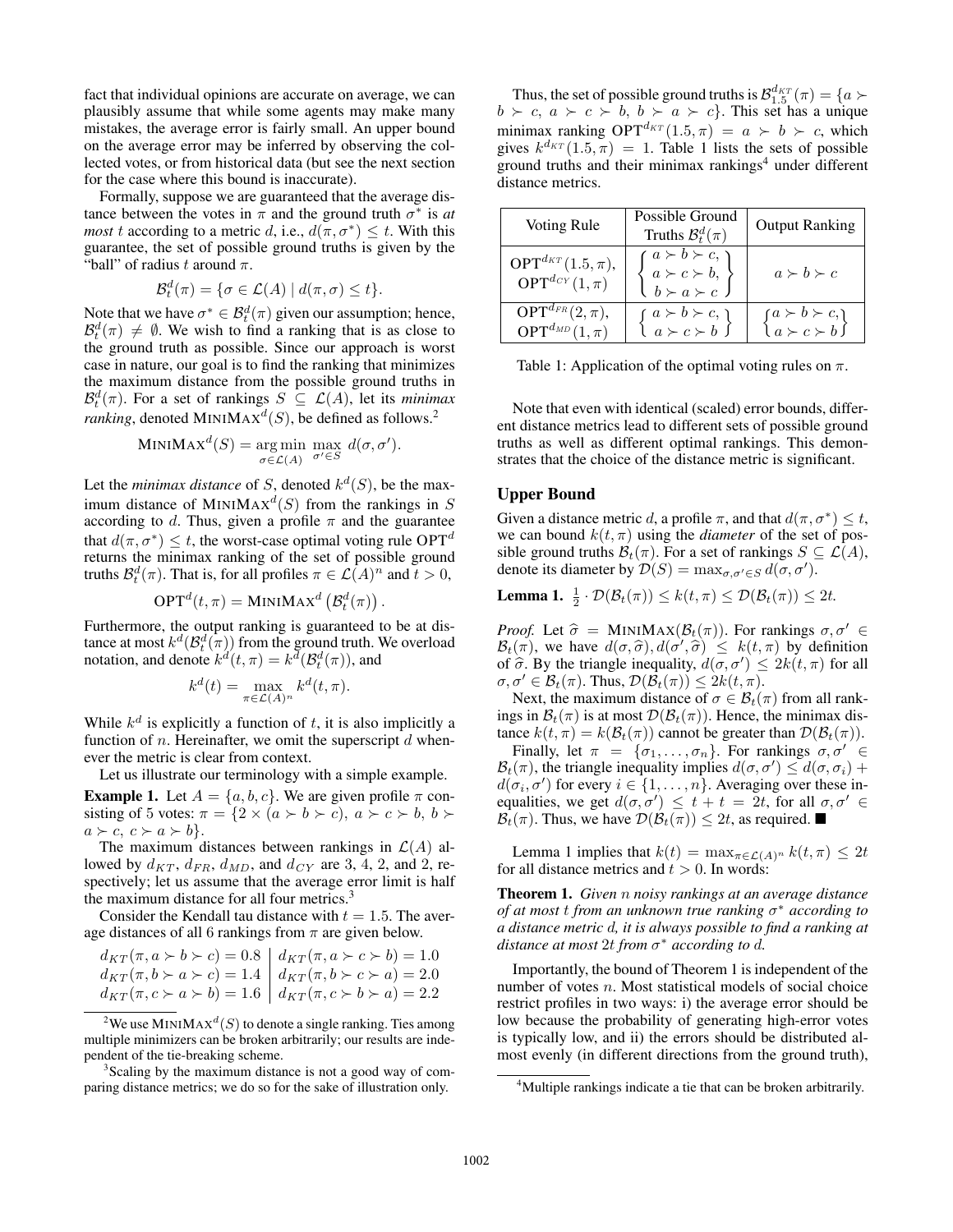which is why aggregating the votes works well. These assumptions are mainly helpful when  $n$  is large, that is, performance may be poor for small  $n$  (see, e.g., Caragiannis et al. 2013). In contrast, our model restricts profiles only by making the first assumption (explicitly), allowing voting rules to perform well as long as the votes are accurate on average, independently of the number of votes n.

We also remark that Theorem 1 admits a simple proof, but the bound is nontrivial: while the average error of the profile is at most  $t$  (hence, the profile contains a ranking with error at most  $t$ ), it is generally impossible to pinpoint a single ranking within the profile that has low error (say, at most  $2t$ ) with respect to the ground truth in the worst-case (i.e., with respect to every possible ground truth in  $\mathcal{B}_t(\pi)$ ).

#### Lower Bounds

The upper bound of 2t (Theorem 1) is intuitively loose we cannot expect it to be tight for every distance metric. However, we can prove a generic lower bound of (roughly speaking)  $t$  for a wide class of distance metrics.

Formally, let  $d^{\downarrow}(r)$  denote the greatest feasible distance under distance metric d that is less than or equal to r.  $k(t)$  is the minimax distance under some profile, and hence must be a feasible distance under d. Thus, we prove a lower bound of  $d^{\downarrow}(t)$ , which is the best possible bound up to t.

**Theorem 2.** For a neutral distance metric d,  $k(t) \geq d^{\downarrow}(t)$ .

*Proof.* For a ranking  $\sigma \in \mathcal{L}(A)$  and  $r \geq 0$ , let  $\mathcal{B}_r(\sigma)$  denote the set of rankings at distance at most r from  $\sigma$ . Neutrality of the distance metric d implies  $|\mathcal{B}_r(\sigma)| = |\mathcal{B}_r(\sigma')|$  for all  $\sigma, \sigma' \in \mathcal{L}(A)$  and  $r \geq 0$ . In particular,  $d^{\downarrow}(t)$  being a feasible distance under d implies that for every  $\sigma \in \mathcal{L}(A)$ , there exists some ranking at distance exactly  $d^{\downarrow}(t)$  from  $\sigma$ .

Fix  $\sigma \in \mathcal{L}(A)$ . Consider the profile  $\pi$  consisting of n instances of  $\sigma$ . It holds that  $\mathcal{B}_t(\pi) = \mathcal{B}_t(\sigma)$ . We want to show that the minimax distance  $k(\mathcal{B}_t(\sigma)) \geq d^{\downarrow}(t)$ . Suppose for contradiction that there exists some  $\sigma' \in \mathcal{L}(A)$  such that all rankings in  $\mathcal{B}_t(\sigma)$  are at distance at most  $t'$  from  $\sigma'$ , i.e.,  $\mathcal{B}_t(\sigma) \subseteq \mathcal{B}_{t'}(\sigma')$ , with  $t' < d^{\downarrow}(t)$ . Since there exists some ranking at distance  $d^{\downarrow}(t) > t'$  from  $\sigma'$ , we have  $\mathcal{B}_t(\sigma) \subseteq \mathcal{B}_{t'}(\sigma') \subsetneq \mathcal{B}_t(\sigma')$ , which is a contradiction because  $|\mathcal{B}_t(\sigma)| = |\mathcal{B}_t(\sigma')|$ . Therefore,  $k(t) \geq k(t, \pi) \geq d^{\downarrow}(t)$ .

The bound of Theorem 2 holds for all  $n, m > 0$  and all  $t \in [0, D]$ , where D is the maximum possible distance under d. It can be checked easily that the bound is tight given the neutrality assumption, which is an extremely mild — and in fact, a highly desirable — assumption for distance metrics over rankings.

Note that since  $k(t)$  is a valid distance under d, the upper bound of 2t from Theorem 1 actually implies a possibly better upper bound of  $d^{\downarrow}(2t)$ . Thus, Theorems 1 and 2 establish  $d^{\downarrow}(t) \leq k(t) \leq d^{\downarrow}(2t)$  for a wide range of distance metrics d. For the four special distance metrics considered in this paper, we close this gap by establishing a tight lower bound of  $d^{\downarrow}(2t)$ , for a wide range of values of n and t.

**Theorem 3.** If  $d \in \{d_{KT}, d_{FR}, d_{MD}, d_{CY}\}$ , and the max*imum distance allowed by the metric is*  $D \in \Theta(m^{\alpha})$ *, then there exists*  $T \in \Theta(m^{\alpha})$  *such that:* 

- *1. For all*  $t \leq T$  *and even n, we have*  $k(t) \geq d^{\downarrow}(2t)$ *.*
- *2. For all*  $L \geq 2$ ,  $t \leq T$  *with*  $\{2t\} \in (1/L, 1 1/L)$ *, and odd*  $n \ge \Theta(L \cdot D)$ *, we have*  $k(t) \ge d^{\downarrow}(2t)$ *. Here,*  $\{x\} =$  $x - |x|$  denotes the fractional part of  $x \in \mathbb{R}$ .

Theorem 3 is our main theoretical result. Here we only provide a proof sketch for the Kendall tau distance, which gives some of the key insights. The full proof for Kendall tau, as well as for other distance metrics, can be found in the full version of the paper.<sup>5</sup>

*Proof sketch for Kendall tau.* Let d be the Kendall tau distance; thus,  $D = \binom{m}{2}$  and  $\alpha = 2$ . First, we prove the case of even *n*. For a ranking  $\tau \in \mathcal{L}(A)$ , let  $\tau_{rev}$  be its reverse. Assume  $t = (1/2) \cdot {m \choose 2}$ , and fix a ranking  $\sigma \in \mathcal{L}(A)$ . Every ranking must agree with exactly one of  $\sigma$  and  $\sigma_{rev}$  on a given pair of alternatives. Hence, every  $\rho \in \mathcal{L}(A)$  satisfies  $d(\rho, \sigma) + d(\rho, \sigma_{\text{rev}}) = \binom{m}{2}$ . Consider the profile  $\pi$  consisting of  $n/2$  instances of  $\sigma$  and  $n/2$  instances of  $\sigma_{rev}$ . Then, the average distance of every ranking from rankings in  $\pi$ would be exactly t, i.e.,  $\mathcal{B}_t(\pi) = \mathcal{L}(A)$ . It is easy to check that  $k(\mathcal{L}(A)) = \binom{m}{2} = 2t = d^{\downarrow}(2t)$  because every ranking has its reverse ranking in  $\mathcal{L}(A)$  at distance exactly  $2t$ .

Now, let us extend the proof to  $t \leq (m/6)^2$ . If  $t < 0.5$ , then  $d_{KT}^{\downarrow}(2t) = 0$ , which is a trivial lower bound. Hence, assume  $t \geq 0.5$ . Thus,  $d^{\downarrow}(2t) = \lfloor 2t \rfloor$ . We use Fermat's Polygonal Number Theorem (see, e.g., Heath 2012). A special case of this remarkable theorem states that every natural number can be expressed as the sum of at most three "triangular" numbers, i.e., numbers of the form  $\binom{k}{2}$ . Let 2  $\lfloor 2t \rfloor = \sum_{i=1}^{3} \binom{m_i}{2}$ . It is easy to check that  $0 \leq m_i \leq 2$ √ t for all  $i \in \{1, 2, 3\}$ . Hence,  $\sum_{i=1}^{3} m_i \le 6$ √  $\overline{t} \leq m$ .

Partition the set of alternatives  $\overline{A}$  into four disjoint groups  $A_1, A_2, A_3$ , and  $A_4$  such that  $|A_i| = m_i$  for  $i \in \{1, 2, 3\}$ , and  $|A_4| = m - \sum_{i=1}^3 m_i$ . Let  $\sigma^{A_4}$  be an arbitrary ranking of the alternatives in  $A_4$ ; consider the partial order  $\mathcal{P}_A$  =  $A_1 \succ A_2 \succ A_3 \succ \sigma^{A_4}$  over alternatives in A. Note that a ranking  $\rho$  is an extension of  $\mathcal{P}_A$  iff it ranks all alternatives in  $A_i$  before any alternative in  $A_{i+1}$  for  $i \in \{1,2,3\}$ , and ranks alternatives in  $A_4$  according to  $\sigma^{A_4}$ . Choose arbitrary  $\sigma^{A_i} \in \mathcal{L}(A_i)$  for  $i \in \{1, 2, 3\}$  and define

$$
\sigma = \sigma^{A_1} \succ \sigma^{A_2} \succ \sigma^{A_3} \succ \sigma^{A_4},
$$
  

$$
\sigma' = \sigma_{\text{rev}}^{A_1} \succ \sigma_{\text{rev}}^{A_2} \succ \sigma_{\text{rev}}^{A_3} \succ \sigma^{A_4}.
$$

Note that both  $\sigma$  and  $\sigma'$  are extensions of  $\mathcal{P}_A$ . Once again, take the profile  $\pi$  consisting of  $n/2$  instances of  $\sigma$  and  $n/2$ instances of  $\sigma'$ . It is easy to check that a ranking disagrees with exactly one of  $\sigma$  and  $\sigma'$  on every pair of alternatives that belong to the same group in  $\{A_1, A_2, A_3\}$ . Hence, every ranking  $\rho \in \mathcal{L}(A)$  satisfies

$$
d(\rho, \sigma) + d(\rho, \sigma') \ge \sum_{i=1}^{3} {m_i \choose 2} = \lfloor 2t \rfloor.
$$
 (1)

<sup>5</sup>The full version is accessible from http://www.cs.cmu.edu/ <sup>∼</sup>arielpro/papers.html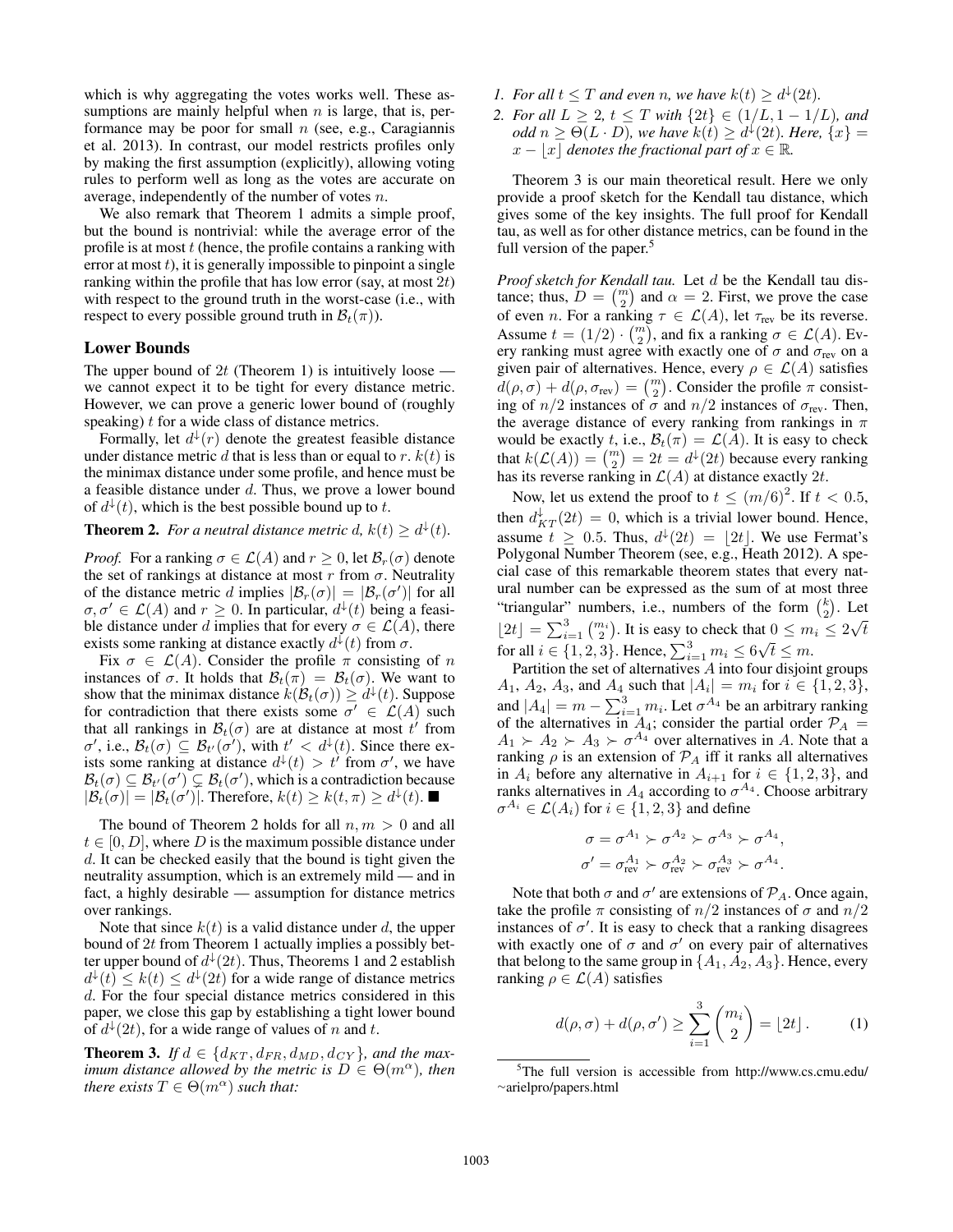Clearly an equality is achieved in Equation (1) if and only if  $\rho$  is an extension of  $P(A)$ . Thus, every extension of  $P_A$  has an average distance of  $\left| 2t \right| / 2 \le t$  from  $\pi$ . Every ranking  $\rho$  that is not an extension of  $\mathcal{P}_A$  achieves a strict inequality in Equation (1); thus,  $d(\rho, \pi) \geq (\lfloor 2t \rfloor + 1)/2 > t$ . Hence,  $\mathcal{B}_t(\pi)$  is the set of extensions of  $\mathcal{P}_A$ .

Given a ranking  $\rho \in \mathcal{L}(A)$ , consider the ranking in  $\mathcal{B}_t(\pi)$ that reverses the partial orders over  $A_1$ ,  $A_2$ , and  $A_3$  induced by  $\sum$ ρ. The distance of this ranking from ρ would be at least  $\frac{3}{i}$ <br>  $\binom{m_i}{2} = \lfloor 2t \rfloor$ , implying  $k(\mathcal{B}_t(\pi)) \geq \lfloor 2t \rfloor$ . (In fact, it can be checked that  $k(\mathcal{B}_t(\pi)) = \mathcal{D}(\mathcal{B}_t(\pi)) = |2t|$ .)

While we assumed that  $n$  is even, the proof can be extended to odd values of n by having one more instance of  $\sigma$ than  $\sigma'$ . The key idea is that with large n, the distance from the additional vote would have little effect on the average distance of a ranking from the profile. Thus,  $\mathcal{B}_t(\pi)$  would be preserved, and the proof would follow.

The impossibility result of Theorem 3 is weaker for odd values of  $n$  (in particular, covering more values of  $t$  requires larger  $n$ ), which is reminiscent of the fact that repetition (error-correcting) codes achieve greater efficiency with an odd number of repetitions; this is not merely a coincidence. Indeed, an extra repetition allows differentiating between tied possibilities for the ground truth; likewise, an extra vote in the profile prevents us from constructing a symmetric profile that admits a diverse set of possible ground truths (see the full version of the paper for details).

### Approximations for Unknown Average Error

In the previous sections we derived the optimal rules when the upper bound  $t$  on the average error is given to us. In practice, the given bound may be inaccurate. We know that using an estimate  $\hat{t}$  that is still an upper bound ( $\hat{t} \geq t$ ) yields a ranking at distance at most  $2\hat{t}$  from the ground truth in the worst case. What happens if it turns out that  $\hat{t} < t$ ? We show that the output ranking is still at distance at most  $4t$  from the ground truth in the worst case.

**Theorem 4.** *For a distance metric d, a profile*  $\pi$  *consisting of* n *noisy rankings at an average distance of at most* t *from the true ranking*  $\sigma^*$ *, and*  $\hat{t} < t$ *, d*( $OPT$ <sup>*d*</sup> $(\hat{t}, \pi)$ *,* $\sigma^*$ )  $\leq 4t$ *.* 

To prove the theorem, we make a detour through minisum rules. For a distance metric d, let  $MINISUM<sup>d</sup>$ , be the voting rule that always returns the ranking minimizing the sum of distances (equivalently, average distance) from the rankings in the given profile according to  $d$ . Two popular minisum rules are the Kemeny rule for the Kendall tau distance (MINISUM<sup> $d_{KT}$ </sup>) and the minisum rule for the footrule distance (MINISUM $d_{FR}$ ), which approximates the Kemeny rule (Dwork et al. 2001). For a distance metric d (dropped from the superscripts), let  $d(\pi, \sigma^*) \leq t$ . We claim that the minisum ranking MINISUM $(\pi)$  is at distance at most  $\min(2t, 2k(t, \pi))$  from  $\sigma^*$ . This is true because the minisum ranking and the true ranking are both in  $\mathcal{B}_t(\pi)$ , and Lemma 1 shows that its diameter is at most  $\min(2t, 2k(t, \pi))$ .

Returning to the theorem, if we provide an underestimate

 $\hat{t}$  of the true worst-case average error t, then using Lemma 1,

 $d$  (MINIMAX( $\mathcal{B}_{\hat{t}}(\pi)$ ), MINISUM $(\pi)$ )  $\leq 2\hat{t} \leq 2t$ ,

$$
d\left(\text{MINISUM}(\pi), \sigma^*\right) \leq \mathcal{D}(\mathcal{B}_t(\pi)) \leq 2t.
$$

By the triangle inequality,  $d$  (MINIMAX $(\mathcal{B}_{\tilde{t}}(\pi))$ ,  $\sigma^*$ )  $\leq 4t$ .

## Experimental Results

We compare our worst-case optimal voting rules  $OPT<sup>d</sup>$ against a plethora of voting rules used in the literature: plurality, Borda count, veto, the Kemeny rule, single transferable vote (STV), Copeland's rule, Bucklin's rule, the maximin rule, Slater's rule, Tideman's rule, and the modal ranking rule (for definitions see, e.g., Caragiannis et al. 2014).

Our performance measure is the distance of the output ranking from the *actual* ground truth. In contrast, for a given  $d$ , OPT<sup> $d$ </sup> is designed to optimize the worst-case distance to *any possible* ground truth. Hence, crucially, OPT<sup>d</sup> is not *guaranteed to outperform other rules in our experiments*.

We use two real-world datasets containing ranked preferences in domains where ground truth rankings exist. Mao, Procaccia, and Chen (2013) collected these datasets — *dots* and *puzzle* — via Amazon Mechanical Turk. For dataset *dots* (resp., *puzzle*), human workers were asked to rank four images that contain a different number of dots (resp., different states of an 8-Puzzle) according to the number of dots (resp., the distances of the states from the goal state). Each dataset has four different noise levels (i.e., levels of task difficulty), represented using a single noise parameter: for dots (resp., puzzle), higher noise corresponds to ranking images with a smaller difference between their number of dots (resp., ranking states that are all farther away from the goal state). Each dataset has 40 profiles with approximately 20 votes each, for each of the 4 noise levels. Points in our graphs are averaged over the 40 profiles in a single noise level of a dataset.

First, as a sanity check, we verified (Figure 1) that the noise parameter in the datasets positively correlates with our notion of noise — the average error in the profile, denoted t ∗ (averaged over all profiles in a noise level). Strikingly, the results from the two datasets are almost identical!



Figure 1: Positive correlation of  $t^*$  with the noise parameter

Next, we compare  $OPT<sup>d</sup>$  and MINISUM<sup>d</sup> against the voting rules listed above, with distance  $d$  as the measure of error. We use the average error in a profile as the bound  $t$  given to OPT<sup>d</sup>, i.e., we compute  $\text{OPT}^d(t^*, \pi)$  on profile  $\pi$  where  $t^* = d(\pi, \sigma^*)$ . While this is somewhat optimistic, note that  $t^*$  may not be the (optimal) value of t that achieves the lowest error. Also, the experiments below show that a reasonable estimate of  $t^*$  also suffices.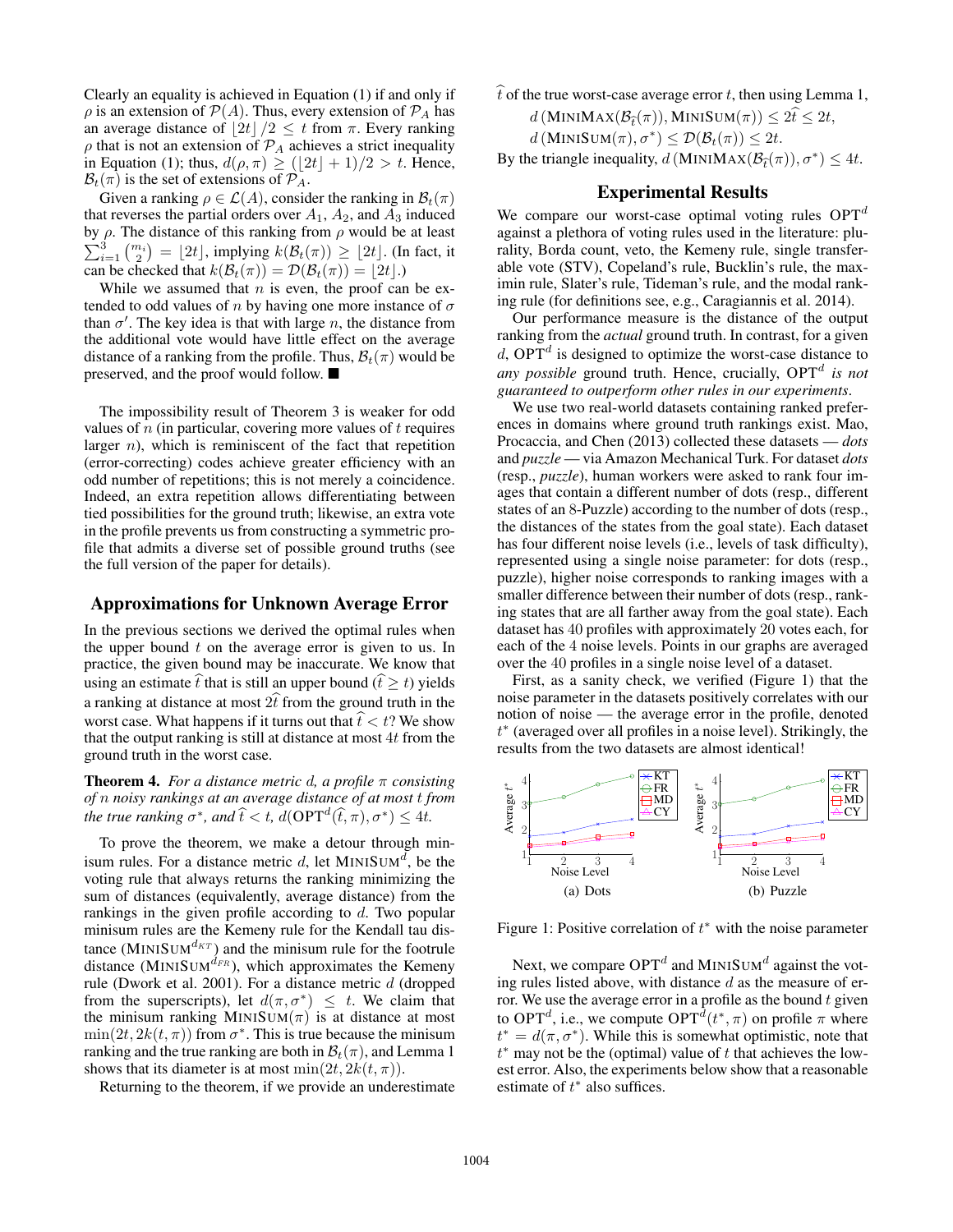

Figure 2: Performance of different voting rules (Figures 2(a) and 2(b)), and of OPT with varying  $\hat{t}$  (Figures 2(c) and 2(d)).

Figures 2(a) and 2(b) show the results for the dots and puzzle datasets, respectively, under the Kendall tau distance. It can be seen that  $OPT^{d_{KT}}$  (solid red line) significantly outperforms all other voting rules. The three other distance metrics considered in this paper generate similar results; the corresponding graphs appear in the full version.

Finally, we test  $OPT<sup>d</sup>$  in the more demanding setting where only an estimate  $\hat{t}$  of  $t^*$  is provided. To synchronize the results across different profiles, we use  $r = (\hat{t} - \hat{t})$  $\text{MAD}/(t^* - \text{MAD})$ , where  $\text{MAD}$  is the *minimum average distance* of any ranking from the votes in a profile, that is, the average distance of the ranking returned by  $\mathsf{MINISUM}^d$  from the input votes. For all profiles,  $r = 0$  implies  $\hat{t} = \text{MAD}$ (the smallest value that admits a possible ground truth) and  $r = 1$  implies  $\hat{t} = t^*$  (the true average error). In our experiments we use  $r \in [0, 2]$ ; here,  $\hat{t}$  is an overestimate of  $t^*$  for  $\infty \subset (1, 2]$  (a valid variant on  $t^*$ ), but an undergetimate  $r \in (1, 2]$  (a valid upper bound on  $t^*$ ), but an underestimate of  $t^*$  for  $r \in [0, 1)$  (an invalid upper bound on  $t^*$ ).

Figures 2(c) and 2(d) show the results for the dots and puzzle datasets, respectively, for a representative noise level (level 3 in previous experiments) and the Kendall tau distance. We can see that  $OPT^{d_{KT}}$  (solid red line) outperforms all other voting rules as long as  $\hat{t}$  is a reasonable overestimate of  $t^*$  ( $r \in [1,2]$ ), but may or may not outperform them if  $\hat{t}$  is an underestimate of  $t^*$ . Again, other distance metrics generate similar results (see the full version for the details).

#### **Discussion**

Uniformly accurate votes. Motivated by crowdsourcing settings, we considered the case where the average error in the input votes is guaranteed to be low. Instead, suppose we know that every vote in the input profile  $\pi$  is at distance at most t from the ground truth  $\sigma^*$ , i.e.,  $\max_{\sigma \in \pi} d(\sigma, \sigma^*) \leq t$ . If  $t$  is small, this is a stronger assumption because it means that there are no outliers, which is implausible in crowdsourcing settings but plausible if the input votes are expert opinions. In this setting, it is immediate that any vote in the given profile is at distance at most  $d^{\downarrow}(t)$  from the ground truth. Moreover, the proof of Theorem 2 goes through, so

this bound is tight *in the worst case*; however, returning a ranking from the profile is *not optimal for every profile*.

Randomization. We did not consider randomized rules, which may return a distribution over rankings. If we take the error of a randomized rule to be the expected distance of the returned ranking from the ground truth, it is easy to obtain an upper bound of t. Again, the proof of Theorem 2 can be extended to yield an almost matching lower bound of  $d^{\downarrow}(t)$ . While randomized rules provide better guarantees, they are often impractical: low error is only guaranteed when rankings are repeatedly selected from the output distribution of the randomized rule on the same profile; however, most social choice settings see only a single outcome realized.<sup>6</sup>

Complexity. A potential drawback of the proposed approach is computational complexity. For example, consider the Kendall tau distance. When  $t$  is small enough, only the Kemeny ranking would be a possible ground truth, and  $OPT^{d_{KT}}$  or any finite approximation thereof must return the Kemeny ranking, if it is unique. The  $N\mathcal{P}$ -hardness of computing the Kemeny ranking (Bartholdi, Tovey, and Trick 1989) therefore suggests that computing or approximating OPT<sup> $d_{KT}$ </sup> is  $\mathcal{NP}$ -hard.

That said, fixed-parameter tractable algorithms, integer programming solutions, and other heuristics are known to provide good performance for these types of computational problems in practice (see, e.g., Betzler et al. 2011; 2014). More importantly, the crowdsourcing settings that motivate our work inherently restrict the number of alternatives to a relatively small constant: a human would find it difficult to effectively rank more than, say, 10 alternatives. With a constant number of alternatives, we can simply enumerate all possible rankings in polynomial time, making each and every computational problem considered in this paper tractable. In fact, this is what we did in our experiments. Therefore, we do not view computational complexity as an insurmountable obstacle.

<sup>&</sup>lt;sup>6</sup>Exceptions include cases where randomization is used for circumventing impossibilities (Procaccia 2010; Conitzer 2008; Boutilier et al. 2012).